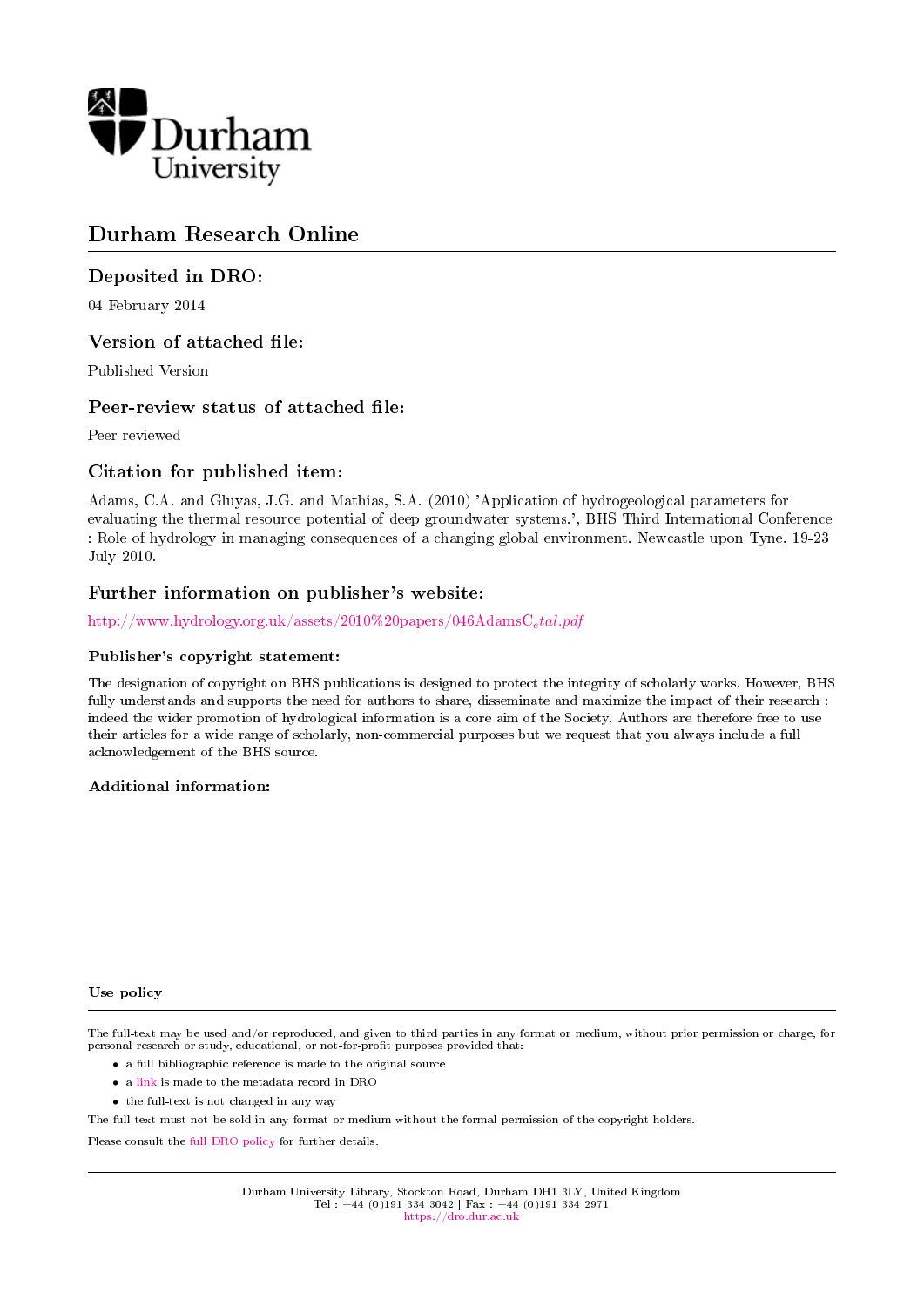# **Application of hydrogeological parameters for evaluating the thermal resource potential of deep groundwater systems**

# **C.A. Adams, J.G. Gluyas. and S.A. Mathias**

*Durham University*

## **Abstract**

Geothermal energy has significant global potential as a clean non-intermittent energy resource. Exploiting geothermal energy uses water which either flows naturally or is stimulated to flow in the sub-surface within deep aquifers or fractured basement. Therefore, it is necessary to understand fluid flow in the upper crust of the Earth (0–5 km depth). Fluid flow could be through waterbearing porous and permeable media (e.g. sandstones and limestones), fractured dry rocks or fluid filled fault zones. The UK has low to medium temperature geothermal resources related to past intrusive igneous activity. A thorough understanding of these low to medium temperature systems is particularly important, because their usefulness will only be realised by optimising site conditions from a geological and engineering standpoint. It is necessary not only to examine the temperatures at depth but to ensure that fluid flow is sufficient so that the geothermal resource is not quickly depleted. Conversely, we also need to ensure that any fluids removed for heat extraction can be re-injected elsewhere in the system to prevent discharge of warm, chemically unsuitable fluids to surface water courses. The requirement to understand these systems is critical for the UK because economic exploitation of a marginally productive resource relies upon the interplay of several finely balanced factors. This paper presents a hydrogeological evaluation of two geothermal case studies, one from north-east England and one from the North Sea*.* The applicability of these two case studies to other marginally productive geothermal areas is then discussed.

### **Introduction**

Ensuring energy security against a backdrop of rising energy costs, climate change and depletion of fossil fuel resources is a key global challenge. More efficient and less polluting use of fossil fuels and a mix of renewable energy technologies are key to continuity of future energy provision (Lior, 2009). Advances in drilling technology and the development of binary plant technology have expanded the availability and scale of geothermal resources (Bertani, 2009). In 2005, 0.3% of worldwide electricity demand was sourced from geothermal power plants (Lund, 2007). Longevity of geothermal plants on a scale of decades has been demonstrated at the Lardarello field in Italy since 1913 (Henley and Ellis, 1983) and the Wairakei field in New Zealand since the early 1960s (Henley and Stewart, 1983). Geothermal energy represents a low carbon, non-intermittent energy resource which can be used directly to provide heat and power*.* Geothermal plants also have minimal land and water use requirements. Capacity factors of up to 96% for geothermal plants have been demonstrated (Lund, 2007). Geothermal plants produce a small fraction of the emissions of conventional fossil fuel plants.

## **Types of Geothermal systems**

There are three types of geothermal system: hydrothermal convective systems, enhanced geothermal systems (EGS) and hot aquifers (Downing *et al*., 1984). All these systems tap into energy resources derived from the decay of radioactive isotopes occurring within the Earth's interior. Ground source heat is often referred to as 'geothermal' energy, however ground source heat systems generally rely on the low

temperatures (10 to 15° C) found at shallow depths (up to a few hundred metres) and this energy source is derived from the sun warming the Earth's surface.

Hydrothermal convective geothermal systems represent the classic type source of geothermal energy*.* They are found at plate margins where there is active volcanism*.*  Most of these systems occurring globally are restricted to the Pacific 'ring of fire'*.* Meteoric water enters the subsurface through cracks and fissures and becomes heated at depths of up to 8km by the magmatic source*.* The less dense, heated water then convects upwards and issues at surface*.* Examples of this type of system include the geysers in California (Henley and Ellis, 1983)*.* Advantages of this type of system include their high temperature and less need for drilling or circulating fluids by pumping. The main disadvantage of these systems is their volatility and geothermal plants of this type have been destroyed by eruption of adjacent volcanoes.

Enhanced or Engineered Geothermal Systems (EGS), also referred to as 'hot dry rock' systems, exploit granitic bodies at depths of 3 to 5km. They are described as 'enhanced' or 'engineered' because the permeability of the host granite has been increased by hydrofracturing*.* High pressure, cold water is pumped down an injection well to increase fracture permeability and hydraulically stimulate geothermal resources*.* Heated water re-emerges from the abstraction well and is suitable for power generation as steam or with a binary cycle plant. Examples of EGS systems are in the Rhine Graben at Landau Pflatz (Germany) (Bächler *et al*., 2003) and Soultz Sous Forets (France) (Gerard *et al*., 2006)*.* These sites produce 3MW and 1.5MW of electricity respectively and similar systems are planned for the southwest UK.

Hot aquifer geothermal systems are low enthalpy and comprise groundwater within an aquifer at depths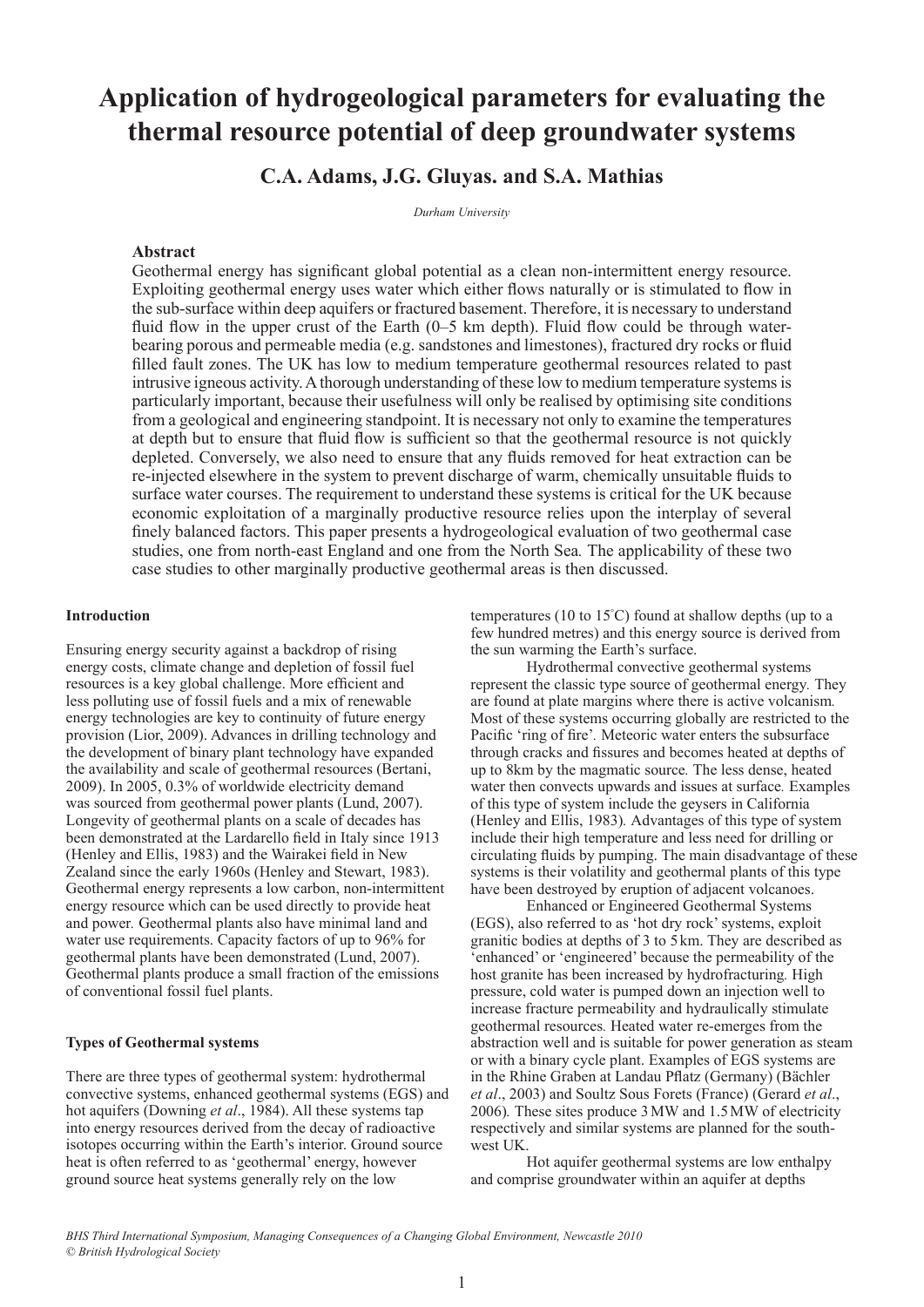of 2 to 3km, heated by convective heat flow. At these depths, temperatures are typically 60° C or above (Downing *et al*., 1984)*.* An example of a hot aquifer system is the Southampton district heating scheme*.* This is the only operational geothermal plant in the UK*.* It was developed in 1987 and exploits a Triassic sandstone at a depth of 2km (Barker *et al*., 2004). The source temperature is 76° C falling to 74° C at surface*.* Yields of 860m3 day-1 are abstracted to provide 1.4MW of thermal energy. Spent, cooled brine is discharged to sea at 28° C*.* This has caused a decrease in resource temperature with time.

#### **Exploitation of high and low enthalpy geothermal energy**

Geothermal systems are further classified as high (above 150° C) or low (less than 150° C) enthalpy. Low to medium enthalpy sites by their nature are marginally economic and have individual problems/properties. Most systems that exploit these resources are heat only but improvements in drilling technology ( as used in EGS systems) and plant design (optimisation of organic rankine and kalina cycle technology) are facilitating power generation. One such example is at Chena Hot Springs in Alaska (Brasz and Holdmann, 2004) where water at 72° C is used to generate 400kW. The use of geothermal energy for direct heating is more efficient than power generation and ranges in scale from single systems to schemes serving an entire district. The conversion of thermal energy to electrical energy is more efficient at higher temperatures*.* In the case of the UK, the financial rewards are much greater if electricity can be generated in addition to heat because of the Renewable Obligation Certificates and feed-in tariffs paid to producers of renewable electricity. The uptake of the renewable heat incentive (planned for summer 2010) will provide further incentives for the development of geothermal heating schemes.

At resource temperatures in excess of 210° C, dry steam power plants are used for power generation. Typical plants have outputs of 20–100 MW, the most well-known being The Geysers in California. Flash power plants are used in most high temperature fields binary cycle plants are used for temperatures of less than 175° C. In a binary plant, the geothermal fluid is pumped through a heat exchanger which uses a low boiling point working fluid (e.g. butane) that is vapourised then fed through a turbine. Binary system efficiencies are around 10–13% (DiPippo, 2007). For very low enthalpy resources (up to 50 to 60° C), heat pumps are used. Heat pumps have become increasingly popular for domestic heating having a global annual growth rate of 30% in energy production (Lund, 2005). The focus of this paper will be on low enthalpy schemes.

#### **Identification of low enthalpy geothermal resources**

The production of geothermal power is protected from fuel cost fluctuations but prospecting for and evaluating geothermal resources is costly and can be risky*.* To illustrate this point, a typical well doublet in Nevada which can support 4.5MW would have a 20% chance of failure, and would cost around \$10M to drill (Calpine Corporation, 2009). Electrical plant construction and well drilling cost 2–5M Euro per MW of electrical capacity (Bertani, 2007). In an ideal world where economics were not a driving factor, a deep borehole (say 6km) would guarantee that sufficient temperatures for generating geothermal power would be reached. However, there would be no guarantee that a continual and sufficient supply of fluid would be present from which to generate power.

As a rule of thumb,  $1 \text{ km}^3$  of granite at  $250^{\circ}$ C could supply 10MW per year (assuming a water to wire efficiency of 90% at  $250^{\circ}$ C) over a period of 20 years using four wells and circulating 560 m<sup>3</sup> d<sup>-1</sup>. The geothermal reservoirs currently of interest in south-west England have been modelled upon a 20 year life span — this is comparable with other forms of power generation both fossil and renewable*.* However, unlike other forms of power production, at the end of its life, a geothermal plant can be rested prior to future use. Evaluating resource potential relies upon interpretation of heat flows as it enables source temperature predictions to be made at depth. Most of the heat transfer within the Earth is driven by conduction and this gives a baseline surface heat flow of up to 60m Wm2 (Downing *et al*., 1984)*.* Areas where surface heat flow values exceed the baseline values cannot be explained by conduction alone and the increase in heat flow values can be attributed to fluid convection.

A major risk for any geothermal project is that flow rates will not be sufficient to support the abstraction required to supply the desired amount of power and/or heat. That deep aquifers are capable of supporting fluid flows is demonstrated by the sandstones and chalk which are significant oil and gas producers in the East Midlands and the North Sea*.*  The best reservoirs have sustained flow from individual wells of tens of thousands of barrels of oil and water over periods exceeding 20 years*.* Poorer quality reservoirs such as the Carboniferous sandstones of the East Midlands oil province can still flow hundreds of barrels per day over similar multidecade periods. Many of the North Sea reservoirs have temperatures close to or above 100°C while those of the East Midlands may be as low as 40°C (Green, 1989)*.* At depth, porosity and permeability tend to decrease due to compaction and cementation*.* In the limestone formations, matrix porosity is usually low while joints, solution features and fractures transmit fluids and impart secondary permeability.

The distribution of fractures within fractured aquifers is unpredictable*.* These problems can be overcome by hydrofracturing rocks to improve fracture networks. However, these activities also carry some uncertainties related to accurately controlling the location of fracture generation*.*  Microseismic activity will almost certainly be induced during hydrofracturing and care has to be taken to ensure surface disturbance is avoided as occurred at Basel (Deichmann and Ernst, 2009).

Demonstration plants using low to medium temperature geothermal resources are operational at Soultzsous-Forêts in France (Gerard *et al.,* 2006) and Landau-Pfalz in Germany (Bächler *et al.*, 2003). Other projects are planned for the USA, Australia and the UK, some examples are provided in Table 1.

## **Practical Considerations**

Six factors influence well longevity: power output, well density, injection strategy, initial reservoir pressure, initial fluid temperature and permeability in and around the reservoir (Hanano *et al,* 1990). Longevity of geothermal plants on a scale of decades has been demonstrated at the Lardarello field in Italy since 1913 (Henley and Ellis, 1983) and the Wairakei field in New Zealand since 1958 (Henley and Stewart, 1983)*.*  It is generally accepted that if possible it is better to re-inject spent geothermal (which will still have residual thermal value) to prolong the life of the reservoir.

Using low enthalpy geothermal brines directly for heat and power generation (rather than using a heat exchanger) carries some risks. The geochemical composition of geothermal fluids can often create problems associated with scaling and corrosion and the disposal of spent brine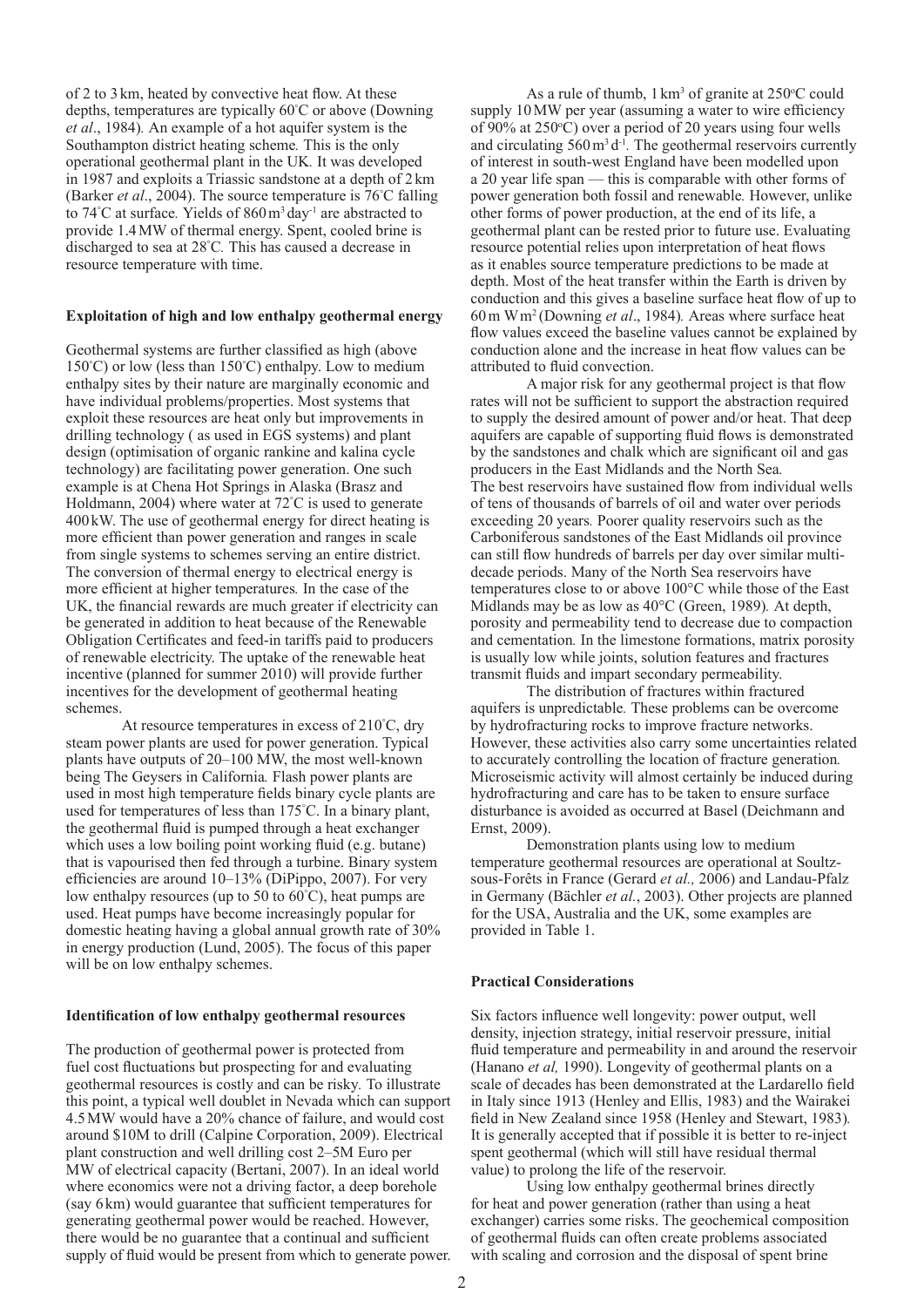| <b>Name</b>                | Location   | Type                  | Source<br>Depth<br>(m) | Source<br>Temp<br>(°C) | Yield $(m^3)$<br>day) | Output<br>(MW)              |
|----------------------------|------------|-----------------------|------------------------|------------------------|-----------------------|-----------------------------|
| Southampton<br>(E)         | <b>UK</b>  | Heating               | 2000                   | 76                     | 860                   | 1.4 <sup>th</sup>           |
| Chena Hot<br>Springs (E)   | <b>USA</b> | <b>Heat and Power</b> | 217                    | 74                     | 2850                  | 0.4 <sup>e</sup>            |
| SuperC Aachen<br>(E)       | Germany    | Heating/Cooling       | 2544                   | 70                     | <b>Not</b><br>known   | <b>Not</b><br>known         |
| Soultz-sous-<br>Forêts (E) | France     | Power                 | 5000                   | 200                    | 3024                  | 1.5 <sup>e</sup>            |
| Landau-Pfaltz<br>(E)       | Germany    | Power                 | 3300                   | 160                    |                       | 3 <sup>e</sup>              |
| Redruth (P)                | UK.        | <b>Heat and Power</b> | 5000                   | 170                    | <b>Not</b><br>known   | $55th$ ,<br>10 <sup>e</sup> |
| Eastgate (P)               | <b>UK</b>  | Heating               | 995                    | 46                     | >1600                 | 0.75 <sup>th</sup>          |
| Eden Project<br>(P)        | <b>UK</b>  | Power                 | $3000 -$<br>4000       | $150$ to<br>160        | <b>Not</b><br>Known   | 3 <sup>e</sup>              |

(E) Denotes existing project

th Denotes thermal energy output

(P) Denotes planned project<br><sup>e</sup> Denotes electrical energy output

may require careful consideration to avoid contamination of surface water bodies or in the case of re-injection, aquifer contamination. These issues can be dealt with by analysing waters for a suite of major anions and cations (Ca, Mg, Na,  $K, SO_4, HCO_3, F, Cl$  and minor elements (Sr, Mn, Ba, Si). In situ measurements of temperature and conductivity are also invaluable (Jones *et al.,* 2000). The chemical composition of geothermal water may also change with time as different areas of a particular reserve are drawn down. Re-injection of spent geothermal fluid can negate these problems by avoiding the release of potentially contaminated fluids to surface watercourses but more importantly, re-injection prolongs the output of the reservoir although care must be taken to avoid short circuits.

### **Case Study 1: Geothermal potential of the North Pennines, UK**

The UK has modest heat flows with average thermal gradients of around 26°Ckm-1 with peak values of 35°Ckm-1. Areas of high heat flow are underlain by radiogenic granites with high thorium content. An example of this is the Weardale Granite batholith that was emplaced into a Palaeozoic basement during the Devonian. The Weardale Granite batholith was postulated to explain the mineralization of the North Pennine Orefield by Dunham (1934), investigated using a gravity survey by Bott and Masson-Smith (1957) and proved in the 1960s when the Rookhope Borehole was drilled [NGR3938, 5428]. The granite has been described in detail by Dunham (1990) who noted the presence of horizontal jointing and steeply inclined joints. The age of crystallisation is believed to be around 410±10Ma but hydrothermal activity is believed to have continued to  $365\pm8$ Ma (i.e. for at least another 45Ma) suggesting that conduits remained open and flowed for millennia*.* This has implications for fluid flow in the area.

A borehole drilled at Woodland [NGR4091, 5277] in 1962, to further prove the geological sequence, penetrated 500m of strata and terminated at the Whin Sill (Bott *et al.*, 1972)*.* The Weardale Granite (Figure 1) was not recorded at this location but anomalously high heat flows (comparable to those recorded at Rookhope) were recorded. A temperature of just below 30° C was recorded at 500m (a surface heat flow of 90  mWm2 was recorded)*.* This value is unusual because Woodland is not underlain by the Weardale Granite and its high heat flows have been attributed to hydrothermal water ascending up the Butterknowle fault and associated fault splays (Figure 1). During recent investigations at Eastgate [NGR3938, 5382] (Manning *et al.*, 2007) a 998m deep borehole was drilled to investigate the permeability and geothermal potential of the Weardale Granite at this location. A major water bearing fissure was intercepted in fractured granite at 410mbgl with several other fractures also intercepted below this, the deepest recorded fracture located at 813mbgl (Manning *et al.*, 2007)*.* A temperature of 46° C was recorded at the base of the borehole.

Further evidence supporting the geothermal potential of this area was provided in the 1980s. Manning and Strutt (1990) sampled tepid saline waters within Cambokeels Mine at Eastgate*.* Comparison of these waters with samples from the Carnmenellis Granite taken by Edmunds *et al.*  (1984) suggested that these mine waters were derived from depths within the Weardale Granite and that the water had equilibrated with this host at temperatures of up to 150° C*.*  The Weardale Granite and its associated structural features display geothermal potential that extends beyond the surface trace of the granite body. Hydrothermal deposits of barite have been found at various localities along the trace of the 90 Fathom and Butterknowle faults (Hirst, 1974) that bound the Alston Block (which hosts the Weardale Granite) to the North and South respectively (Figure 1). At Tynemouth where the 90 fathom fault outcroups at the coast, the Permian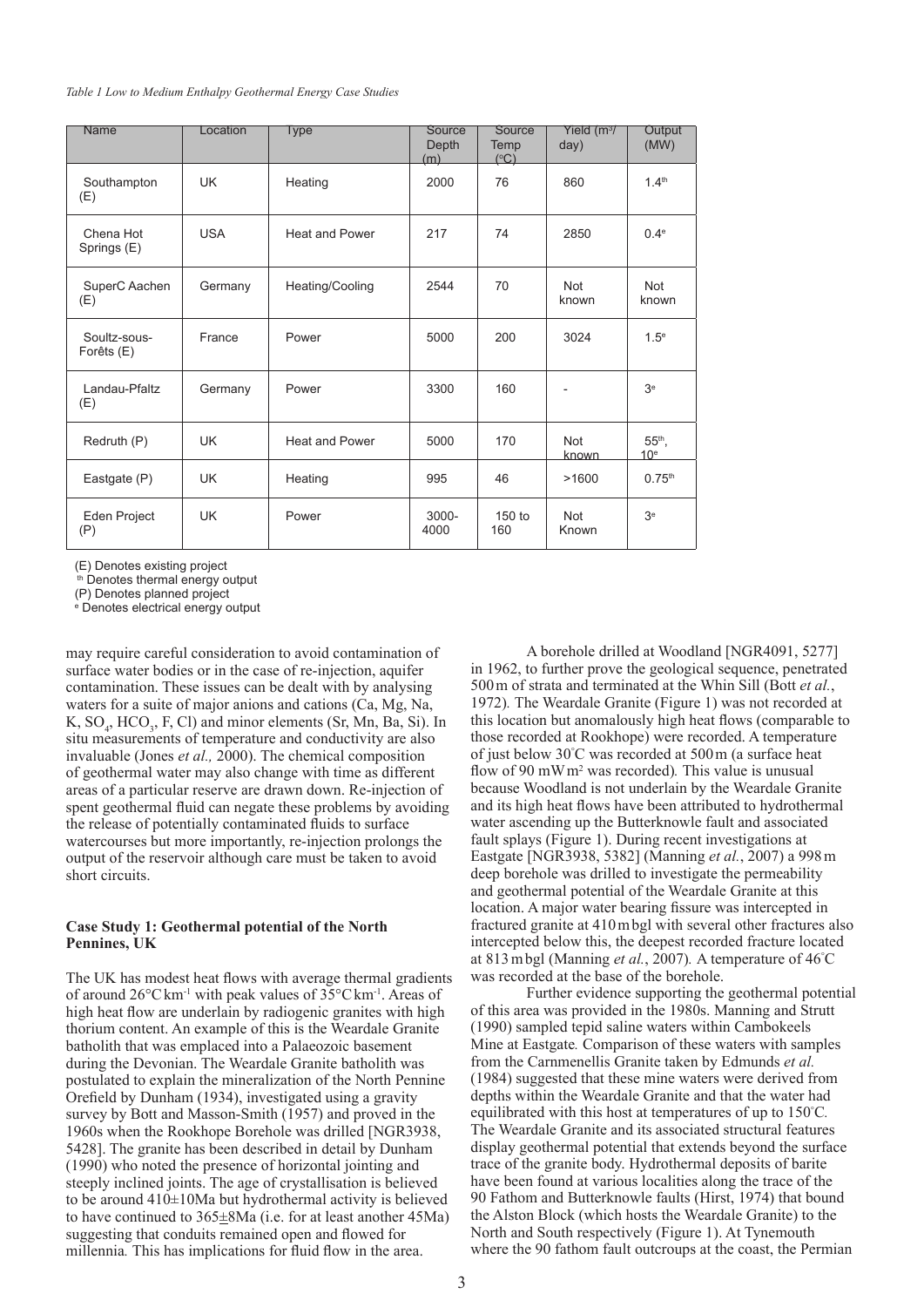

*Figure 1 Geological setting of the Weardale granite and associated structures (after Bott et al.1972)*



*Figure 2 Cemented Permian sandstone with granulation seams adjacent to the 90 Fathom Fault, Cullercoats, NE England (coin diameter 25mm)*

sandstones are cemented by barite (Figure 2) but further south (at Thrislington Quarry) these deposits are worked as unconsolidated sands.

A second borehole is currently being drilled at Eastgate which will serve as a re-injection well for fluids extracted from the original Eastgate borehole. The intention is to develop the system further so that geothermal heat can be used for a spa development as part of a wider eco-village development planned for the Eastgate site.

## **Case Study 2 Geothermal potential of North Sea Oilfields**

Production of oil and gas from the North Sea commonly targets reservoirs between about 2.5km and 5km deep in a basin with a geothermal gradient of about 30ºCkm-1*.* Thus the temperature at the reservoir location is commonly in excess of 70ºC and may be up to 150ºC.

For the aging oil reservoirs in the province (Figure 3), production of oil is accompanied by production of water*.*  In many instances fields may produce 10 to 20 times more water than oil as they reach end of life*.* The very largest North Sea fields produce up to 500000 bwpd (20 million gallons) and many produce water in excess of 100000bwpd (4 million gallons) (Figure 4)*.* Currently, this water is either cooled and after cleaning, dumped overboard or reinjected to maintain pressure in the reservoir*.* However, these same fields are commonly power-deficient because the falling oil production also means falling gas production*.* Eventually, there becomes insufficient gas to power the platform (commonly 2–10 MWh day-1)*.* Companies resort to importing gas if suitable pipelines exist or diesel with its transhipment risks*.*  In purely calorific terms, it is possible that the produced hot water could be used to power the platform*.* Moreover, production of cold water as a by-product of such a process



*Figure 3 Distribution of oilfields in the Brent Province (North Viking Graben, North Sea) east of the Shetland Isles.*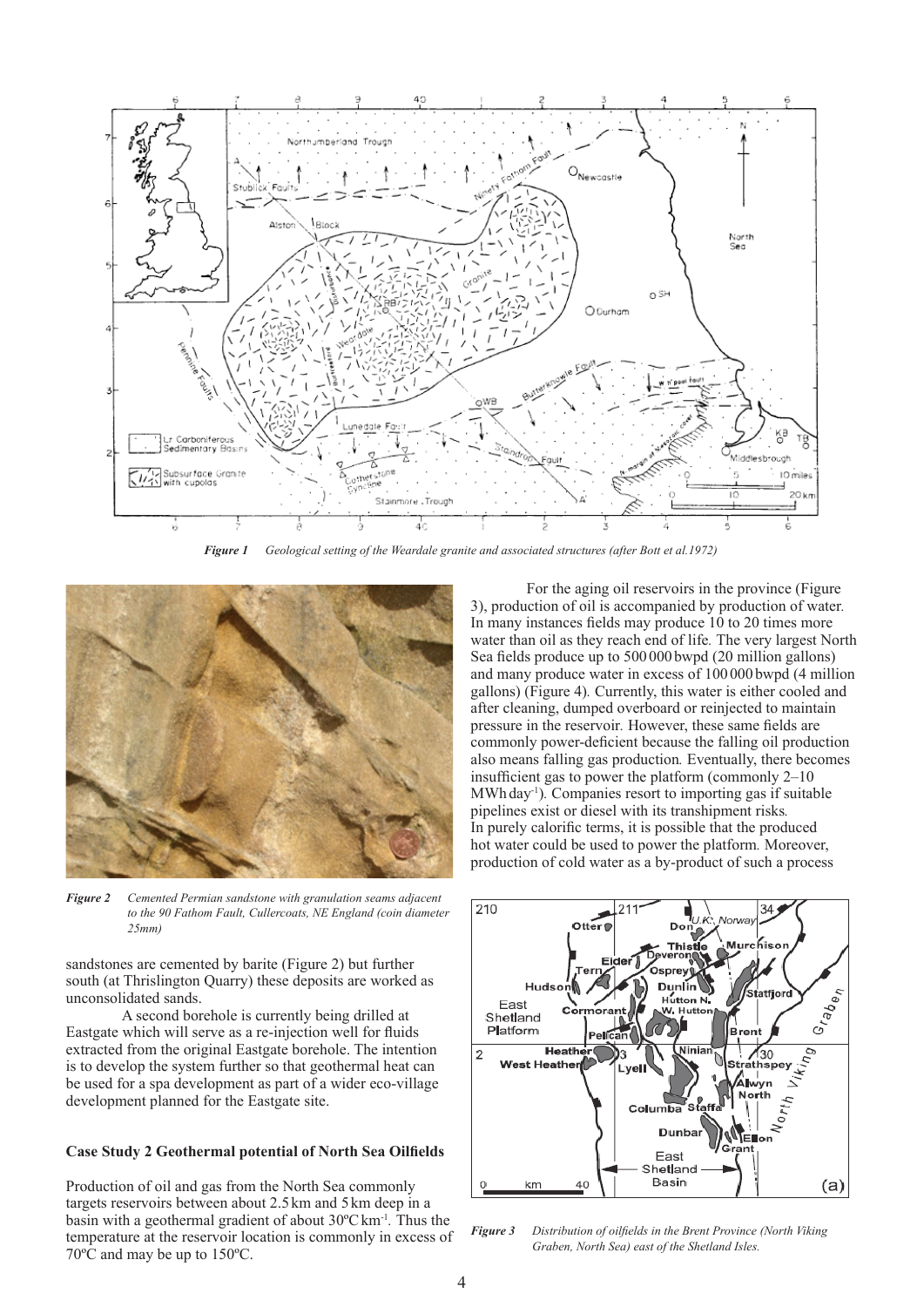

**Figure 4** Water production data (barrels of water per day) from Brent Province Fields (North Sea). Peak production for some of the fields is also shown.

would have increased value as an injection fluid because of promoting thermal fracture in the injection wells and improving the mobility ratio with the oil and hence sweep efficiency.

 Based upon current binary cycle power plant (heat engine) technology, we calculate that it should be possible to produce 1 MW of electricity from 64 000 bbl per day of water at 100 $^{\circ}$ C (with the temperature in the condenser at ~20 $^{\circ}$ C) and that the required equipment would occupy about the same volume as a sea-crate.

A survey of the fields within the Brent Province (Figure 4) shows high rates of water production for many fields. Largest amongst these is Statfjord which in 2008 produced on average over 680 000 bbl/d (Table 2), with a geothermal potential of >10MW<sup>e</sup> *.* Similarly Ninian produced over half a million barrels of water per day in 2008 with a geothermal potential of 8–9 MW<sup>e</sup> *.* Water production rates for Statfjord and Ninian are exceptional, nonetheless most of the power-depleted platforms in the Brent Province produce or produced at peak sufficient water to generate  $1-3$  MW<sup>e</sup>. That water (and tail-end oil) production in many fields is declining

Table 2 Water production and temperature data for Brent Province fields  *(production data from DECC data release, temperature data from Abbots (1991) and Gluyas and Hichens (2003).*

| Field          | Year | <b>Water production</b><br>(bbl/d) | Temperature<br>(°C) |
|----------------|------|------------------------------------|---------------------|
| Cormorant N    | 2008 | 93,945                             | 91-99               |
| Cormorant S    | 2008 | 14.482                             | 91-99               |
| Dunbar         | 2008 | 15.699                             | 128                 |
| Dunlin         | 2008 | 36,154                             | 100                 |
| Dunlin (peak)  | 1999 | 146,388                            | 100                 |
| Eider          | 2008 | 27,971                             | 107                 |
| Eider (peak)   | 2000 | 86.785                             | 107                 |
| Heather        | 2008 | 2,628                              | 108-117             |
| Heather (peak) | 2003 | 21.805                             | 108-117             |
| Murchison      | 2008 | 152,934                            | 110                 |
| Ninian         | 2008 | 544.054                            | 101                 |
| Statfjord      | 2008 | 680.977                            | 89                  |
| Tern           | 2008 | 60,124                             | 93                  |
| Tern (peak)    | 2005 | 93,705                             | 93                  |
| Thistle        | 2008 | 58,558                             | 104                 |
| Thistle (peak) | 2007 | 92,444                             | 104                 |

is commonly due to the paucity of available gas for powering injection pumps*.* Recent experience with the Thistle Field has demonstrated that with increased injection of water to support production, oil rates can rise*.* Thus a restoration of power availability through application of power generated from the geothermal potential of the produced water may well help deliver increased oil reserves and field life extension.

#### **Discussion and conclusions**

Rising energy costs, combined with the need to guarantee secure, low-carbon energy resources, has widened interest in the possibility of exploiting geothermal energy in regions not classically associated with geothermal resources (as in Case Study one) or where the value of a potential resource was not recognised (as in Case Study two) because alternative and lower cost energy sources were readily available. The successful development of low enthalpy geothermal systems is not without financial and technical risks but improvements in resource assessment, technology development and plant design, linked with economic incentives provided for the production of low carbon heat and power, are improving the case for exploitation. Several examples where these resources have been successfully developed have added further support to the cause.

 For both the northern England and North Sea case studies, it is clear that geothermal energy could provide a useful supplement to existing power generation and heating systems*.* Both of these case studies could be transferred to other similar geological situations globally. For the onshore example, geothermal heating and modest electricity generation could provide a sustainable and low-carbonfootprint alternative to using fossil fuels*.* The offshore example is rather different*.* Power generation from what is otherwise waste water could lead to longer field lives, increased reserves and a reduction in the requirement to import either gas or diesel to ageing North Sea platforms*.*  Collectively this would reduce costs and environmental risks (from diesel transhipment) as well as helping to minimise platform emissions. A further co-incidental benefit from cooling the produced water would be to improve petroleum